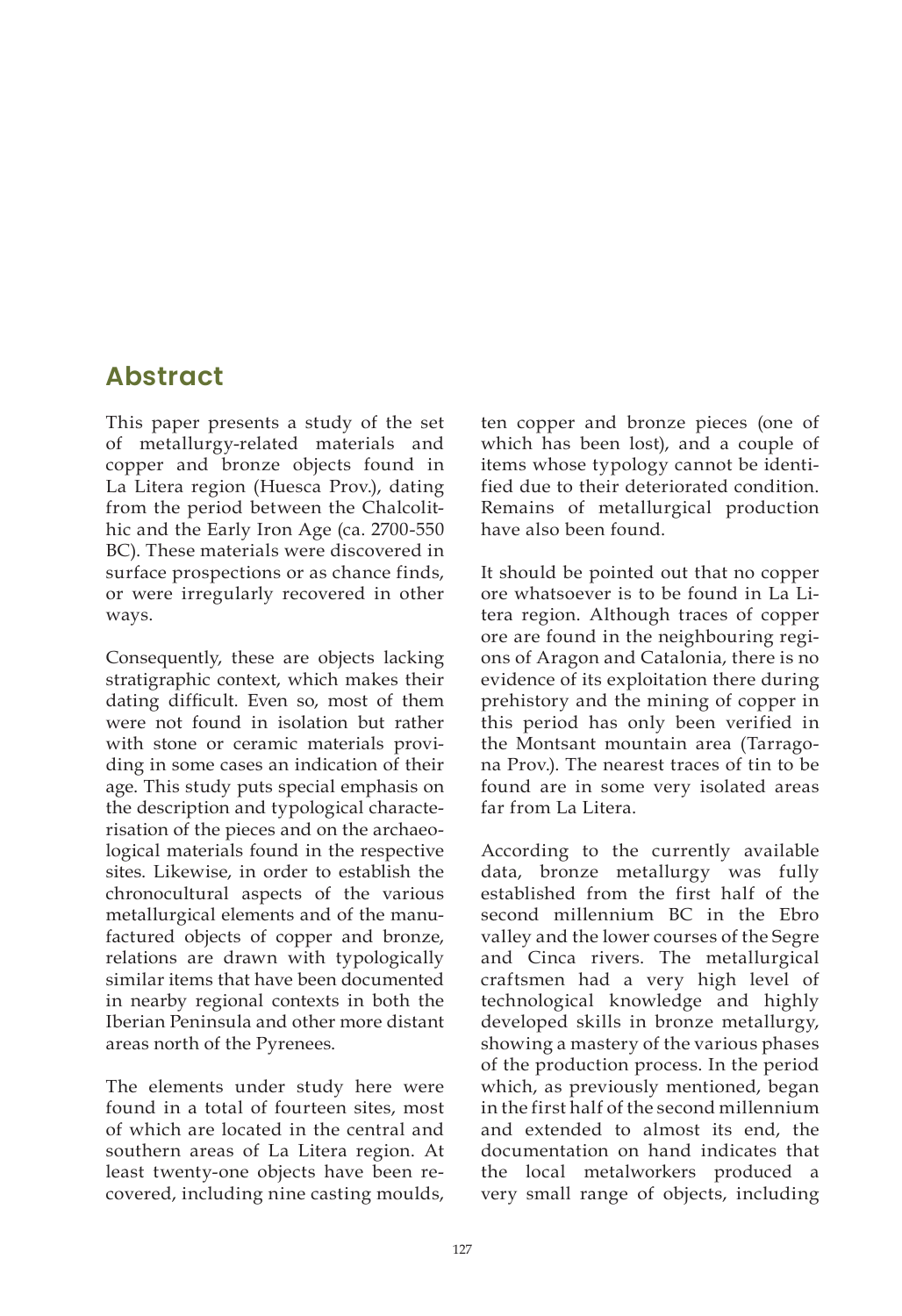flat axes, riveted tanged daggers, arrowheads, punches, simple bracelets, needles and ornamental elements. In their probably outdoor workplaces, the metallurgical craftsmen of the small farming and herding communities to which they belonged, had what may be considered a small output of a limited variety of products. Metallurgy did not have the same importance as other productive activities in this period. The metalworkers probably devoted only part of their time to the production of their own tools and of objects for other uses and the consumption of their own communities, while any surplus would be traded in the nearby area. Most of their time would be devoted to the production of their own food. In short, they would be part-time specialists.

The objects produced by these craftsmen were mainly made by recasting worn out copper and bronze objects or ingots obtained by commerce or exchange. The fact that no signs of copper ore reduction activity have been documented in any settlement in these areas suggests the hypothesis that the tasks involved were carried out in the places where the ore was mined.

As from the end of the second millennium, at the start of the Late Bronze Age II, bronze metallurgy underwent a notable development in these areas and a greater expansion than in the preceding periods. A major increase in production and a diversification of the typology of bronze objects took place. Some of the objects found in the settlements came from or were influenced by areas north of the Pyrenees and above all locations in the south and east of today's France, arriving along the Pyrenean routes and the valleys of the Segre river and its tributaries. The documented casting moulds indicate that objects were copied and that items characteristic of those distant areas were produced locally,

providing a good indication of the fact that relations between the two sides of the Pyrenees were quite common.

During this period, metalworkers may have already enjoyed a certain recognition in their communities and held a different status from the rest of their members, although one cannot speak of social differentiations. It is quite possible that they were part-time metallurgical specialists who also engaged in farming and herding activities, carrying out their metalwork at times when such activities were less intense.

Bronze metallurgy reached its peak between the end of the Bronze Age and the beginning of the Early Iron Age in the Ebro valley, the north-eastern part of the Iberian Peninsula, and Western Europe in general. This peak was also reached in the settlements along the lower course of the Segre and Cinca rivers, showing a great typological diversity of objects and a very notable degree of technological development among metalworkers. We do not know, however, whether or not these people devoted themselves full-time to metallurgical production or whether they made objects only for internal consumption and short-range commerce or produced surpluses for trade on a broader scale.

It was also at the end of the Bronze Age and the beginning of the Iron Age when the Monderes bronze hoard was formed and concealed. This is a set of worn out or no longer useful materials which were intended for recasting and which were most likely carried by a travelling merchant or an itinerant metalworker, just as has been verified in other similar hoards in the north-east of the Iberian Peninsula.

All the casting moulds documented in the sites of La Litera, dating from the beginning to the end of the Bronze Age,